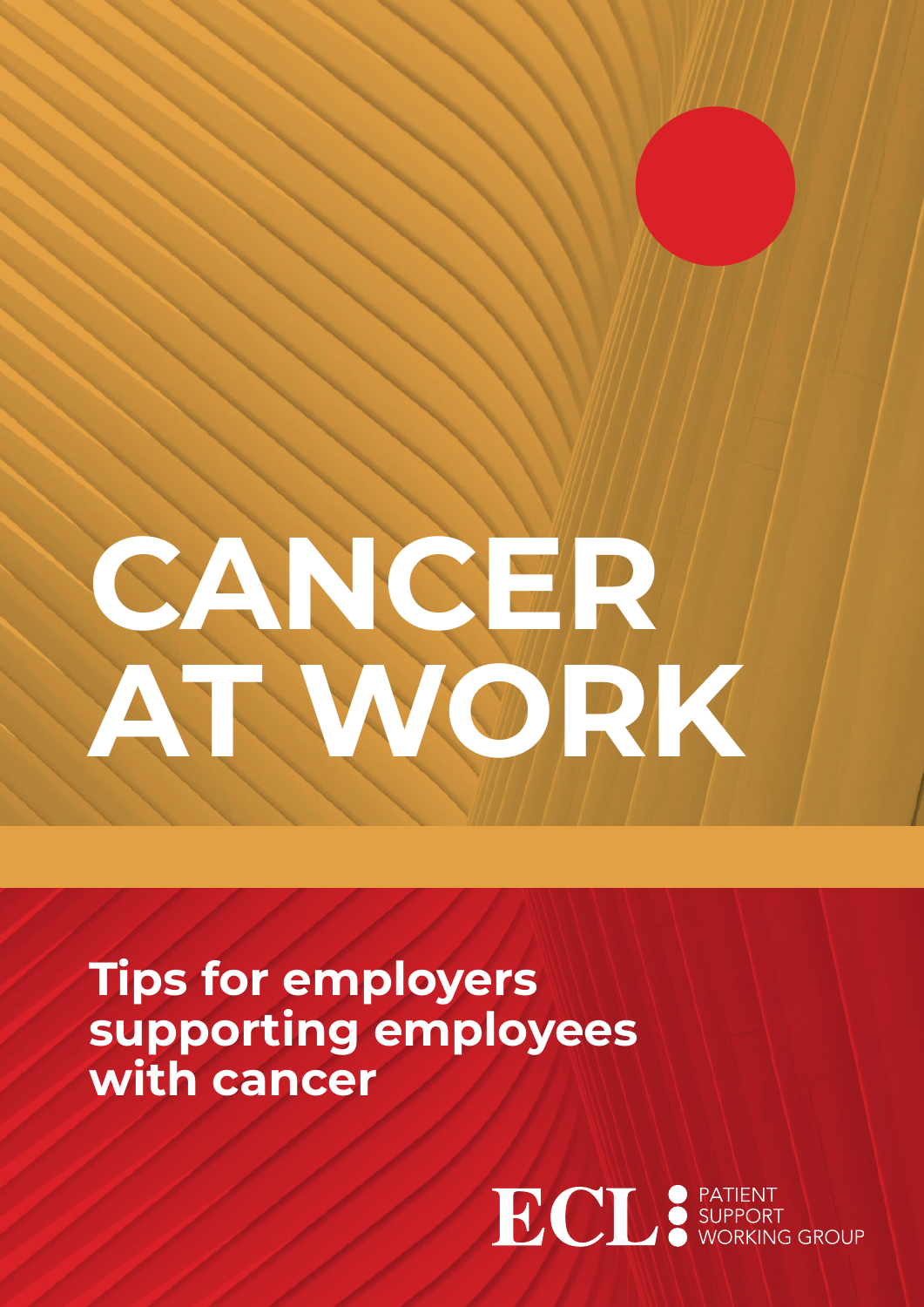### **Every cancer is unique**

Cancer is a large group of diseases that can start in almost any organ or tissue of the body when abnormal cells grow uncontrollably, go beyond their usual boundaries to invade adjoining parts of the body and/or spread to other organs<sup>1</sup>. **Each person reacts and copes differently when they learn they have cancer.** 

### **What businesses and organisations need to know**

Around 1.6 million people of working age are diagnosed with cancer in Europe each year and cancer treatments are often accompanied by long periods of sickness absence2. **A growing number of employees continue to work while being treated for cancer or return to work shortly after their cancer treatment is completed.** Cancer exerts tremendous physical, emotional, and financial strain on individuals who will not only be worried about their health but also their jobs. **Cancer and its treatments leave behind physical and emotional scars of many kinds.** For instance, people affected by cancer often report fatigue and cognitive impairments and may not be sufficiently energised for a long time.

### **Employers, human resources professionals, managers and supervisors play a key role**

**As an employer, a manager or a supervisor, you face a balancing act between responsibility**  and compassion. By maintaining careful, close and appropriate contact with your employees, you can have a decisive influence on the working environment and their reintegration process. Consult your Human Resources department (if any) or seek more information from external experts, such as cancer societies, patient organisations or social workers, who are best placed to advise you during this challenging time.

You have legal responsibilities to ensure a safe and healthy workplace. **Make sure you follow your organisation's policies and understand your legal obligations in order to comply with your country's employment laws.** 

## **1. When one of my employees gets diagnosed with cancer**

#### **Tips**

- Show empathy and care when an employee shares his/her cancer diagnosis. Focus on the employee's needs rather than the needs of the workplace. Be practical by offering to help in specific ways – try to avoid being vague.
- In line with your employee's preferences concerning communication channels and frequency, include them by keeping him/her up to date with what is happening at work and checking on him/her.
- Make the necessary arrangements to temporarily cover the employee's tasks should he/she require time off from work.
- In agreement with the employee, inform his/her team and colleagues about the situation, communicating only information the employee wishes to share.
- Be aware and understand your organisation's legal obligations when it comes to sick leave and labour protection of an employee with a disability or chronic disease (including cancer).

**"I am afraid that I could lose my job if I tell my employer about my illness. I also feel responsible for an increased workload on my colleagues. I want stability and support, and I need someone to listen to me."** Cancer patient

1 World Health Organization (2021). Cancer. Retrieved from: https://www.who.int/news-room/fact-sheets/detail/cancer

-European Agency for Safety and Health at Work (2017). Rehabilitation and Return to Work after Cancer. Luxembourg:<br>Publications Office of the European Union Retrieved from: https://osha.europa.eu/en/publications/ rehabilit return-work-after-cancer-literature-review



2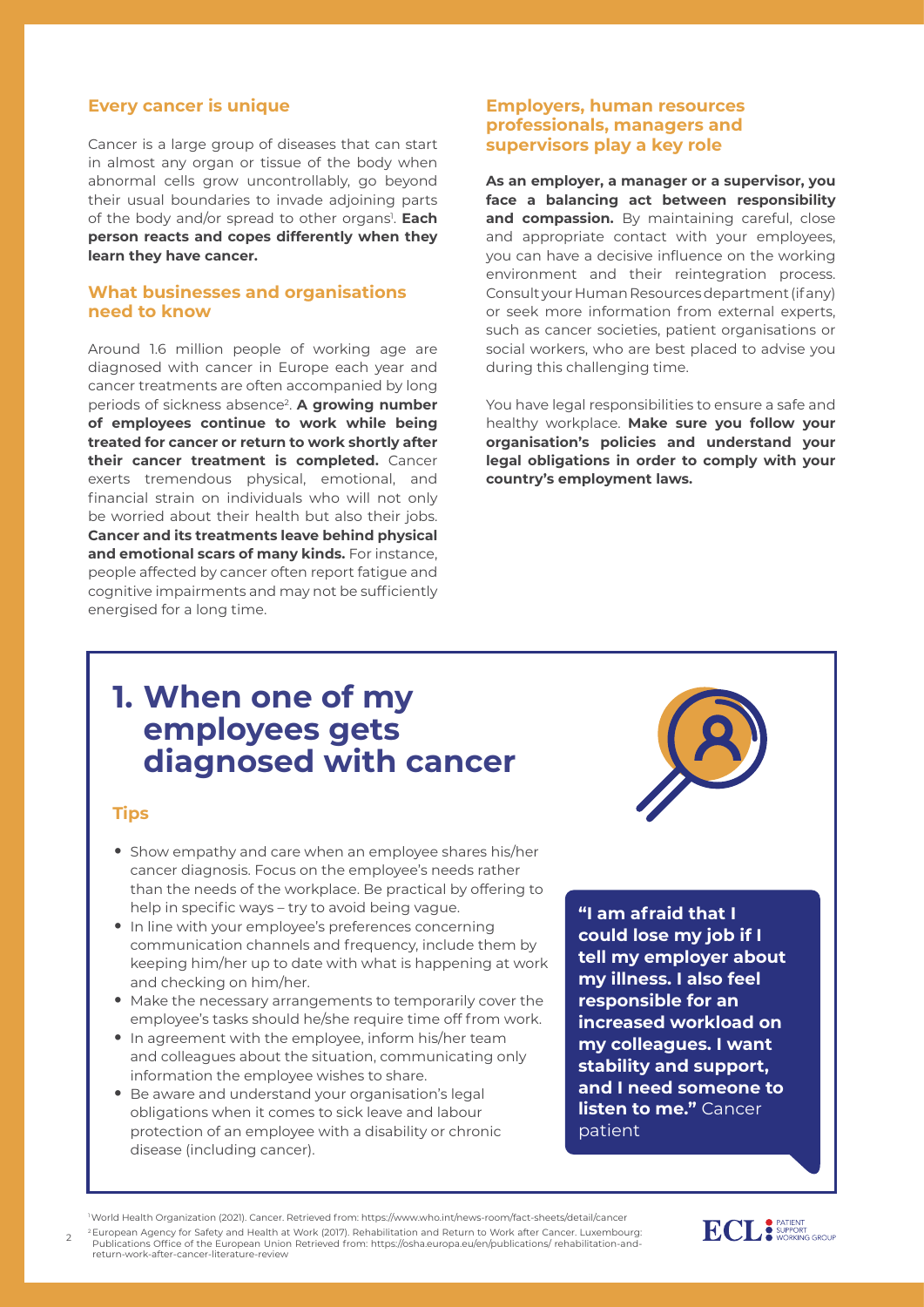# **2. Managing your employee's absence during treatment**

## **Checklist**

- ❏ I actively listen as my employee shares his/her concerns and I acknowledge his/her needs and feelings.
- ❏ I ask my employee if he/she wants to be kept up-to-date with what is happening at work.
- ❏ I redistribute his/her tasks internally in agreement with other colleagues and, if needed, I come up with a more sustainable, longer-term solution.
- ❏ After some time, I will discuss with my employee his/her needs and possible options for his/her return to work.
- ❏ If my employee can continue to work during treatment and is advised to do so by his/her medical team, I will be ready to put reasonable adjustments in place and comply with my country's employment law.



**"During my absence, I would like to still feel a part of the team and considered an employee. I would really appreciate it if colleagues asked about my health. The idea that I can return to work helps me to keep my professional identity and my social contacts."**  Administrative assistant in a multinational company

## **3. Preparing for your employee's return to work after treatment**

## **Checklist**

- ❏ I inform myself about the common side effects my employee might experience during his/her illness and after treatment.
- ❏ I schedule regular meetings with my employee to discuss and understand his/her personal situation and needs.
- ❏ I make reasonable adjustments and modifications to my employee's workload. He/she should be allowed to re-start working at his/her own pace while I ensure key tasks are covered.
- ❏ In agreement with the employee, I inform my staff about his/her return to work and explain which decisions have been made to ease his/her reintegration at work.



**"When I return to work after treatment, I would like to see that my company has prepared for having me back at the office at my own pace. I am looking forward to a welcoming conversation on the first day. I hope my colleagues will understand that certain symptoms, such as fatigue or anxiety can persist for a long time after treatment."** Commercial manager affected by cancer